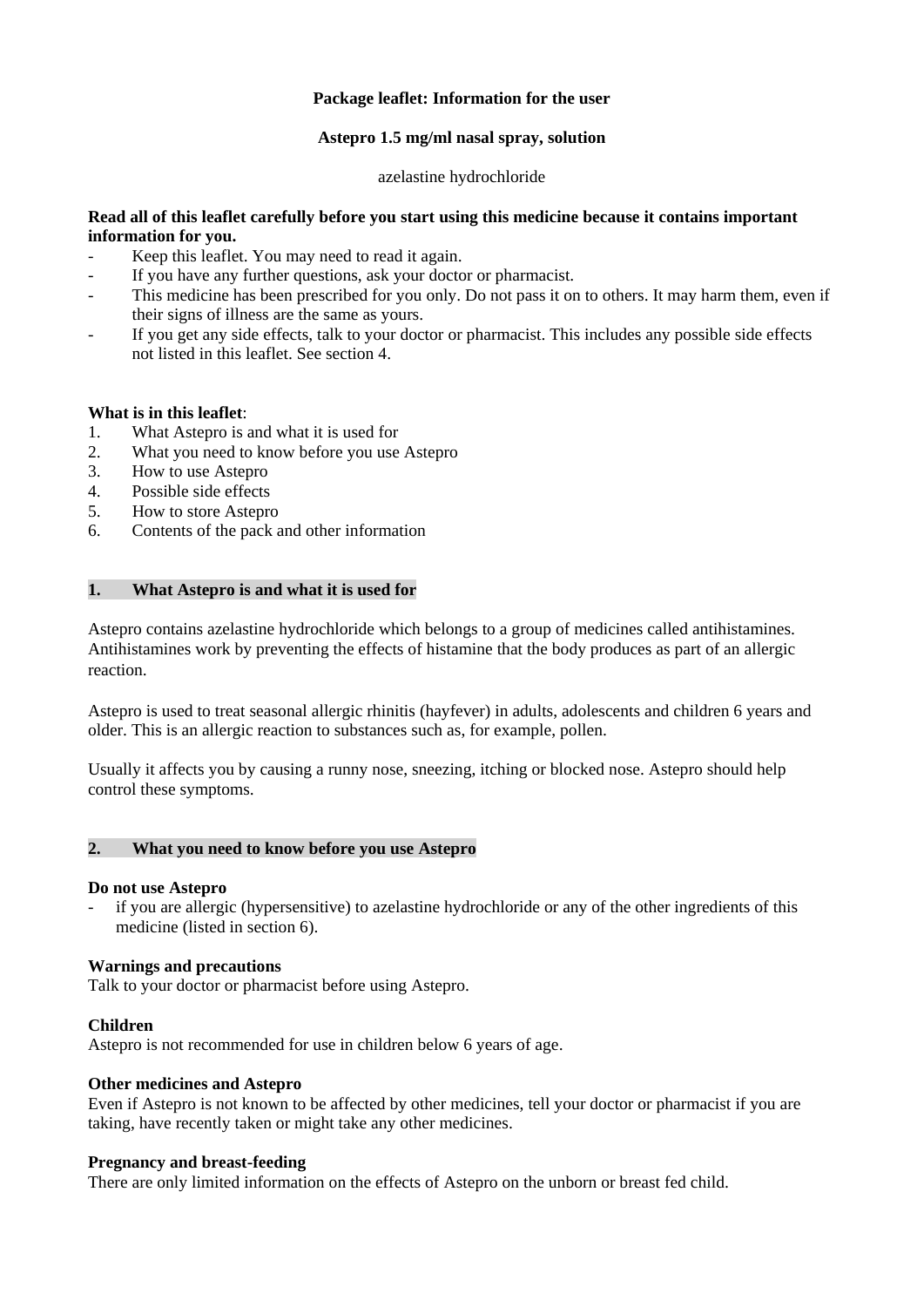If you are pregnant or breast-feeding, think you may be pregnant or are planning to have a baby, ask your doctor or pharmacist for advice before using this medicine.

### **Driving and using machines**

Astepro has minor influence on the ability to drive and use machines.

Rarely, you may experience fatigue or dizziness due to the disease itself or when using Astepro. In these cases, do not drive or operate machinery. Please be aware that drinking alcohol may enhance these effects.

### **3. How to use Astepro**

Always use this medicine exactly as your doctor or pharmacist has told you. Check with your doctor or pharmacist if you are not sure.

#### **Adults and adolescents 12 years and older:**

- The recommended dose is two sprays in each nostril once daily. In some cases two sprays in each nostril twice daily may be required.
- The maximum daily dose is two sprays in each nostril twice daily.

#### **Use in children 6 to 11 years:**

The recommended dose is one spray in each nostril twice daily.

Clinical experience of up to 4 weeks duration showed good efficacy and safety in children. Longer experiences in children have not been available; however, clinical trials of up to one year duration using a double higher daily dose showed good safety in adults and adolescents.

This medicine is not recommended for the use in children under 6 years of age due to a lack of data on safety and/or efficacy.

#### *Duration of treatment*

If possible, you should use this medicine regularly until your symptoms have disappeared. If you interrupt the use of Astepro your symptoms are likely to return.

This medicine is suitable for long-term use.

Use longer than 4 weeks is not recommended in children 6-11 years due to lack of clinical data.

*Method of administration* For nasal use.

#### **How to use the spray**

- 1. Blow your nose first.
- 2. Remove the protective cap (Diagram 1).
- 3. Before the first use, press the pump six times until an even spray emerges (Diagram 2). When Astepro has not been used for three or more days, the pump must be pressed a sufficient number of times until a fine mist emerges.
- 4. Spray once into each nostril keeping head upright. Do not tilt head backwards (Diagram 3).
- 5. Wipe and replace the protective cap.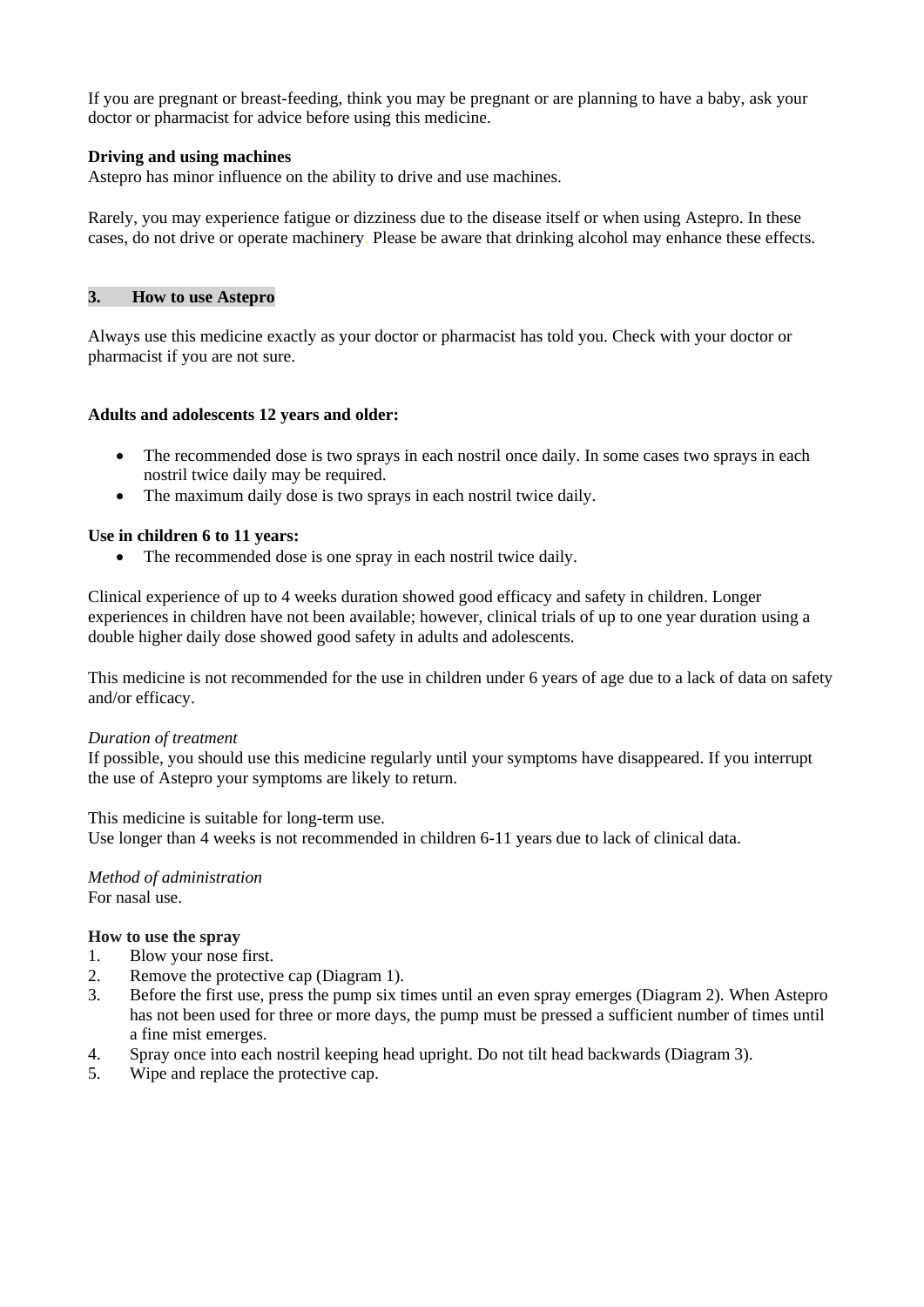

## **If you use more Astepro than you should**

If you spray too much Astepro into your nose you are unlikely to have any problems. If you are worried, contact your doctor.

If anyone, especially a child, accidentally drinks Astepro, contact your doctor or nearest hospital casualty department immediately.

### **If you forget to use Astepro**

Use the spray as soon as you remember, then take the next dose at the usual time. Do not take a double dose to make up for a forgotten dose.

If you have any further questions on the use of this product, ask your doctor or pharmacist.

# **4. Possible side effects**

Like all medicines, this medicine can cause side effects, although not everybody gets them.

These effects include:

-

-

# **Common (may affect up to 1 in 10 people):**

- An unpleasant taste in your mouth (especially if you tilt your head backwards when you are using the nasal spray).

### **Uncommon (may affect up to 1 in 100 people):**

- Slight irritation of the inside of the nose (stinging, itching), sneezing and nose bleed.

### **Rare (may affect up to 1 in 1,000 people):**

The unpleasant taste might cause you to feel sick. Fatigue (weariness, exhaustion), dizziness, weakness or a feeling of drowsiness can occur that may also be caused by the disease itself.

#### - **Very rare (may affect up to 1 in 10,000 people):**

An allergic reaction, rash, itching or nettle rash.

### Reporting of side effects

If you get any side effects, talk to your doctor, pharmacist or nurse. This includes any possible side effects not listed in this leaflet. You can also report side effects directly via HPRA Pharmacovigilance, Website: www.hpra.ie. By reporting side effects you can help provide more information on the safety of this medicine.

## **5. How to store Astepro**

Keep this medicine out of the sight and reach of children.